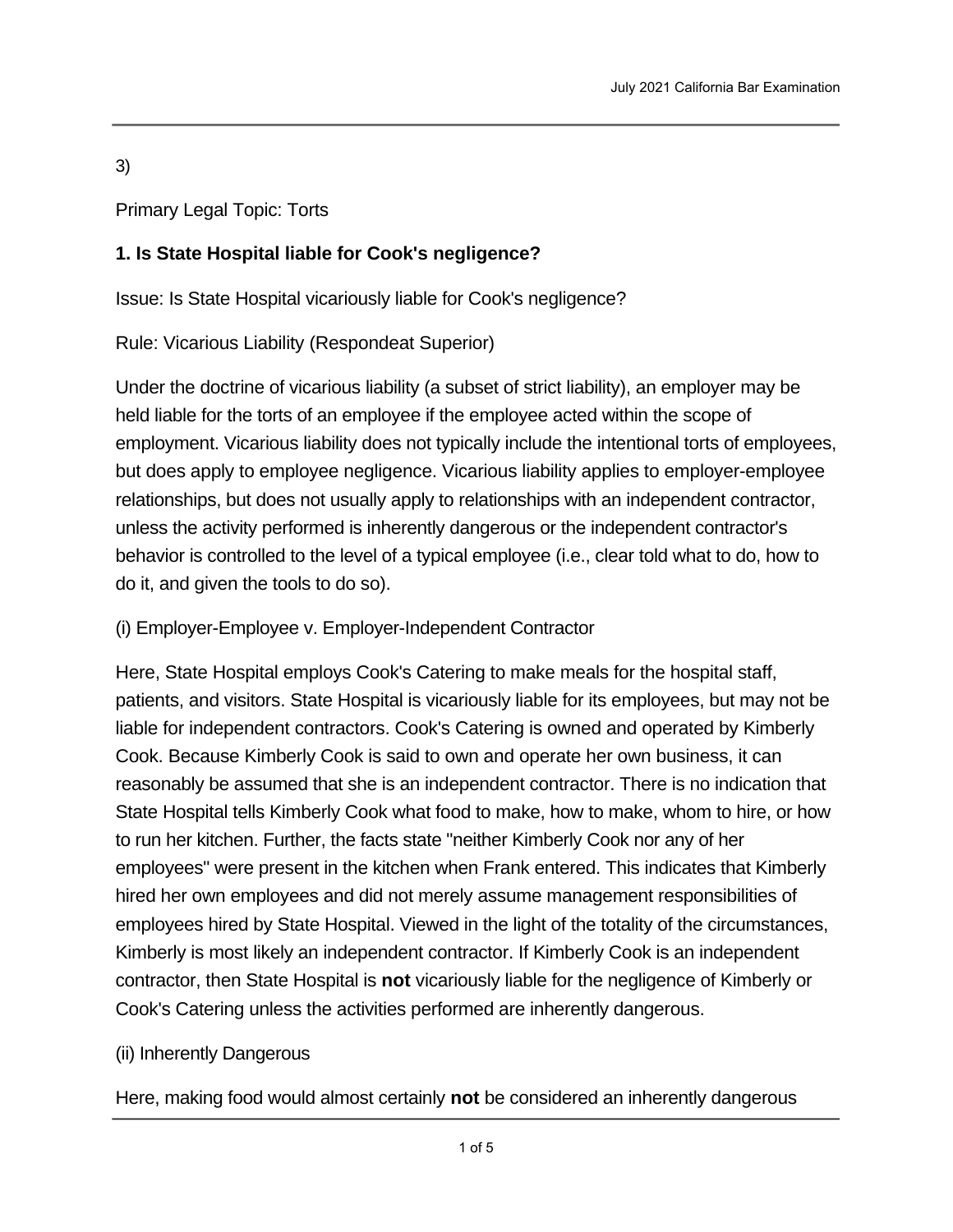activity. Inherently dangerous activities are those for which (1) no amount of reasonable care can render them safe and (2) they are not typical activities of the community. While there are ways in which commercial cooking *can* be dangerous--such as through food contamination, allergies, etc.--the nature of the activity can be made safe and should be considered typical of a hospital community.

ost certainly **not** be considered an inherently dangerous

a. Cooking is an activity that **can** be made safe. One way to make commercial cooking safe is to hire a security guard--which State Hospital had done--to keep watch of the kitchen, so as to ensure that it is always supervised and inaccessible to those without clearance. Another way to make a commercial kitchen safe is through the State health code which provides that "food served in a hospital must never be left unattended before, during, or after meal service to prevent contamination or tampering."

b. Cooking is an activity that is **widely performed in the community**, both at the hospital and surely in the surrounding area at restaurants and other commercial eateries.

The nature of the activities performed by Kimberly and Cook's Catering should not be considered inherently dangerous.

In this case, the State Hospital is most likely not vicariously liable for Cook's negligence because Cook is an independent contractor and the nature of the activities she was hired to perform do not meet any of the exceptions to vicarious liability for employerindependent contractor relationships.

(iii) Contributory Negligence (majority view)

Rule: Contributory negligence is the majority view defense to negligence. There are two versions of contributory negligence: (1) Partial Contributory Negligence: Fault is allocated across all responsible parties, both plaintiff(s) and defendant(s), such that the plaintiff can collect a percentage of the damages from defendant(s) based on percentage fault; and (2) Pure Contributory Negligence: If the plaintiff is more than 50% at fault, then he/she collects nothing.

Here, State Hospital may be **contributorily negligent** (although not vicariously liable) for removing the security guard from his usual post supervising the kitchen without first telling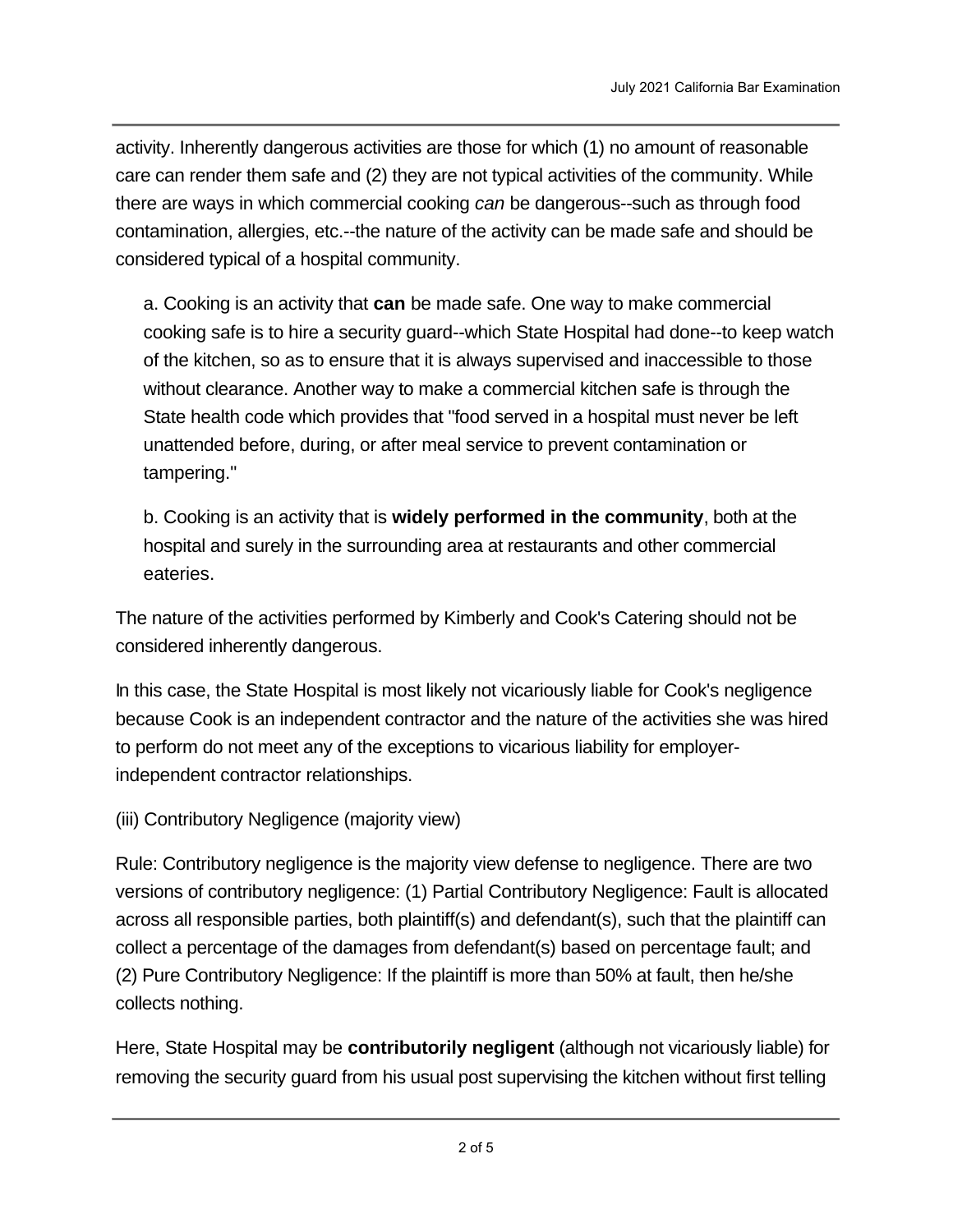Kimberly Cook about the change. It is possible the Kimberly could assert a defense against State Hospital that *because* a security guard is always patrolling the kitchen area, she didn't have any reason to ensure an employee remained in the kitchen at all times to oversee food production and protect against contamination/tampering. While Kimberly Cook may be able to claim a limited degree of fault from the State Hospital under pure or partial contributory negligence, as an independent contractor, Kimberly is still responsible for the full oversight of her onsite catering production. So, even in the absence of proper communication from the hospital about the removal of the kitchen security guard, Kimberly would still be primarily responsible for ensuring her onsite catering business adhered to the state health code. Furthermore, it might be argued by the State Hospital that the security guard's absence should have been noticeable to Kimberly, even without proper communication from the hospital CEO. And, because of the state health code, there was a reasonable expectation for Kimberly to have noticed the security guard's absence and taken measure to ensure someone from her kitchen staff supervised at all times.

Either way, even if State Hospital is deemed contributorily negligent for failing to communicate the relocating of the kitchen security guard, the State Hospital would most likely **not** be vicariously liable for Cook's negligence.

# **2. Does State Hospital owe Patrick a duty to protect him from Frank?**

Issue: Does State Hospital have a duty to protect its patients, like Patrick, from intruders, like Frank?

Rule: Negligence: (1) Duty; (2) Breach; (3) Causation--both actual (but-for) and proximate (foreseeable); (4) damages

Sub-Rule: Duty: a duty of care is the standard of care owed by a reasonably prudent person in like circumstances to all foreseeable individuals. Parties of particular authority may owe a higher duty of care to foreseeable individuals because of the nature of the service offered and the relationship established. Such "higher" duties are required of medical professionals and innkeepers.

# (i) Vicarious Liability:

See rule above. The State Hospital has an employer-employee relationship with the

hospital CEO, Davis. Therefore, State Hospital is vicariously liable for Davis' negligent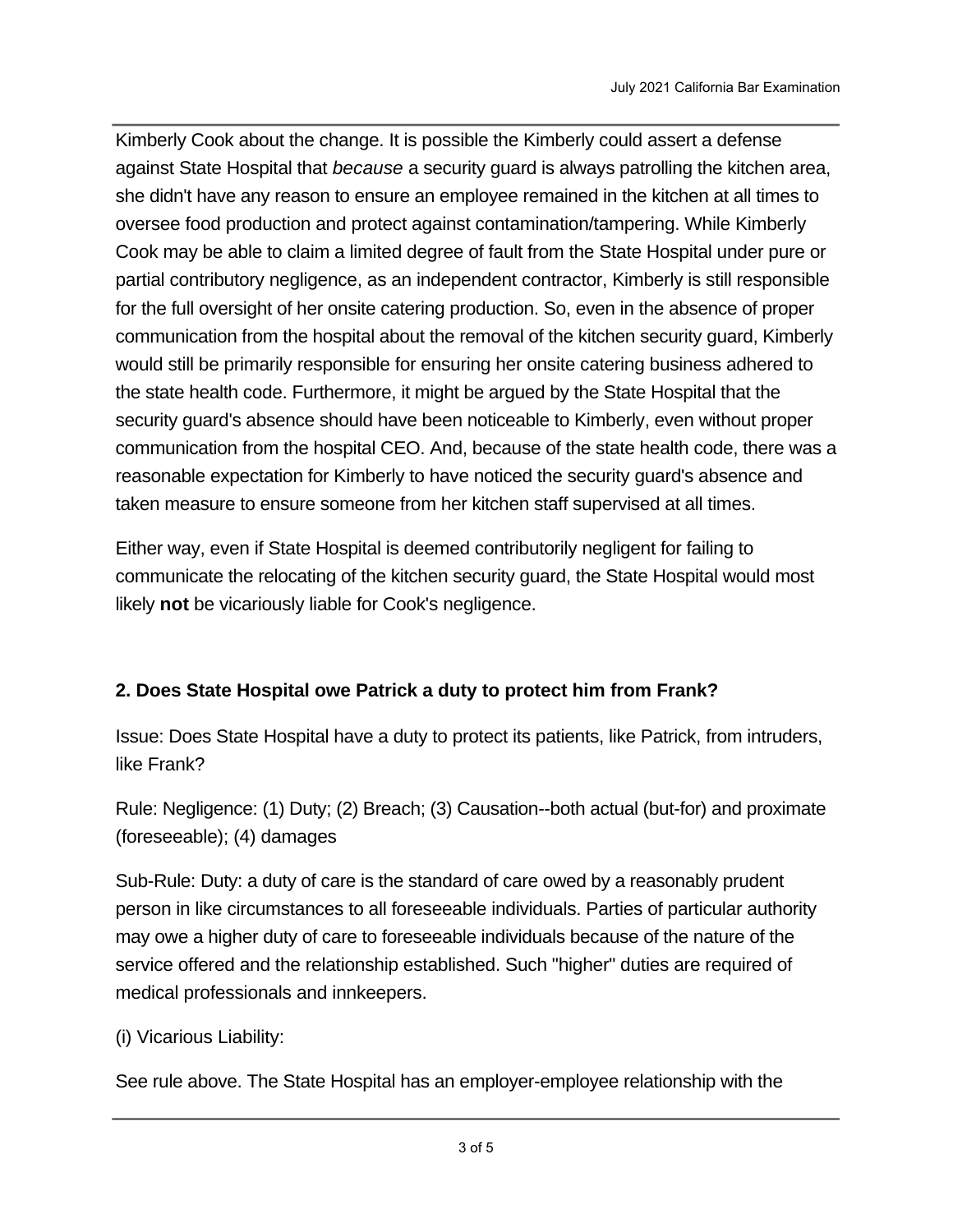hospital CEO, Davis. Therefore, State Hospital is vicariously liable for Davis' negligent behavior in the course of her regular employment. Here, dealing with email threats to the hospital is almost certainly within the clear scope of Davis' job. Therefore, if Davis owed a duty of care to the patients at State Hospital, which she did as reasonably foreseeable parties to her conduct, then State Hospital owes a vicarious duty of care to those patients through Davis.

# (ii) Duty of Care

Here, State Hospital owes a vicarious duty of care to patients, including Patrick. It also owes a direct duty of care.

State Hospital--as a public hospital, funded by the state, and offering a particular set of unique services--has both a "medical professional" duty of care and an "innkeeper" duty of care to its patients (and probably to staff, visitors and other foreseeable invitees). The "medical professional" duty of care requires the same care and skill of others in like profession and position. The innkeeper duty of care requires the exercise of upmost care. In both cases, the duties of care are *more* than that of a reasonably prudent person in like circumstances. Under both the medical professional duty and innkeeper duty of utmost care, State Hospital must make all possible and reasonable efforts to ensure the safety and care of its patients. In this case, State Hospital is a provider of medical services and professionals *and* has an innkeeper duty of care to its in-patients who are required to live at the hospital, including eating and sleeping. State Hospital owed this utmost duty of care to Patrick to create a safe and secure place for him to receive healthcare, sleep, eat (at a minimum), and obtain any of the other services offered to him by the hospital.

State Hospital had security guards who patrolled the hospital, including lobby, entry, and kitchen. It is not known if the security guards patrolled the in-patient wings or other areas that might be at risk for intruders. When the CEO of State Hospital learned there might be "a massive attack," she had a duty on behalf of the hospital (vicarious liability under an employer-employee relationship) to act so as to keep its patients safe. While there was not express duty to notify patients or even staff, the CEO and hospital both have duty to protect its patients from reasonably foreseeable harm.

A threatened "massive attack" is foreseeable because both the CEO, and therefore the hospital, were put on notice and have a duty of care to all those who might be foreseeably injured by the attack--either to notify them and/or make them safe from the attack.